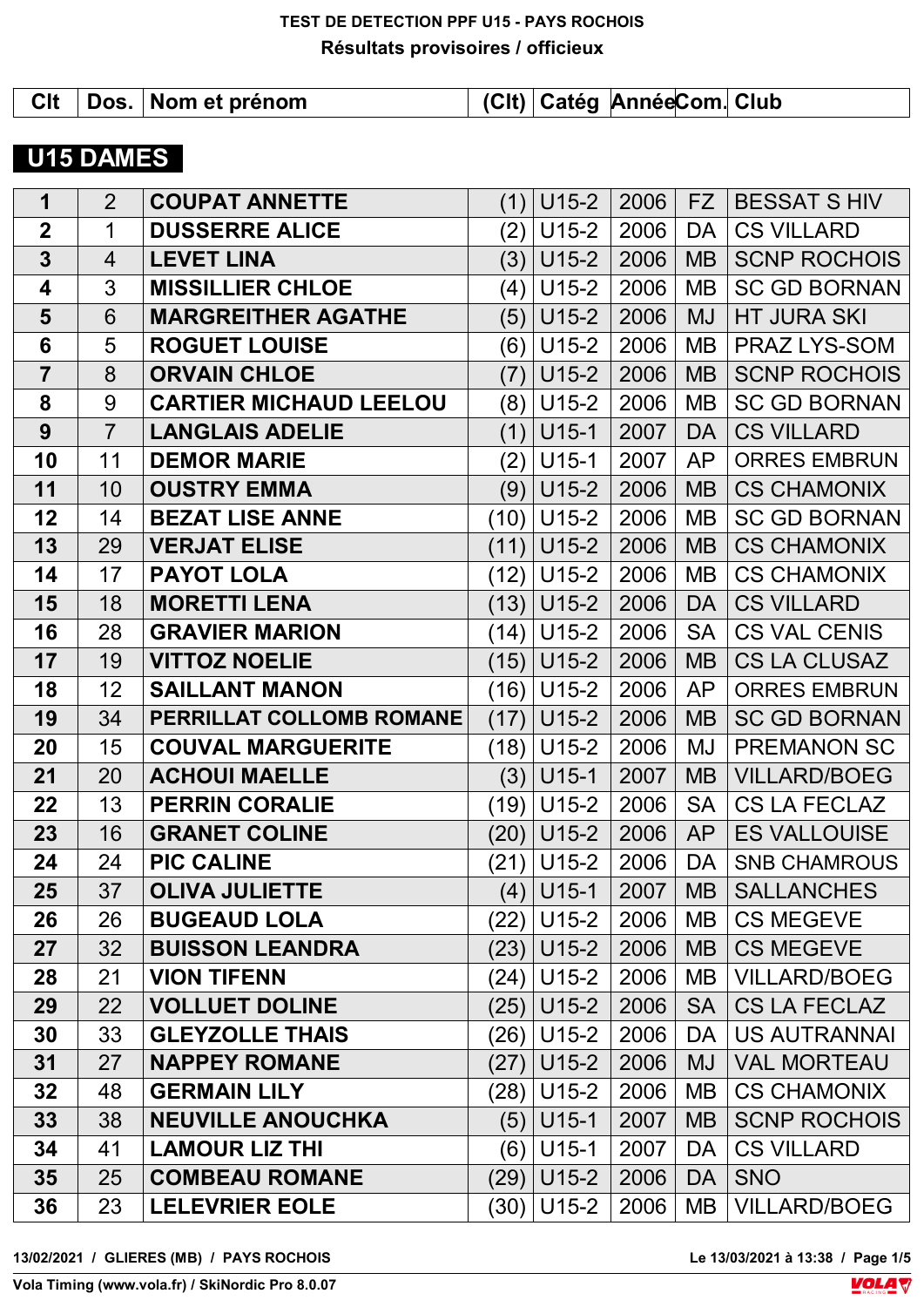| Clt | Dos. | Nom et prénom                 | C    |              | Catég AnnéeCom. Club |           |                     |
|-----|------|-------------------------------|------|--------------|----------------------|-----------|---------------------|
| 37  | 53   | <b>JEUNET JEANNIE</b>         | (7)  | $U15-1$      | 2007                 | <b>MJ</b> | <b>SC GRANDVAUX</b> |
| 38  | 44   | <b>AMBERT MILA</b>            | (31) | $U15-2$      | 2006                 | <b>SA</b> | <b>CS LA FECLAZ</b> |
| 39  | 40   | <b>FUMEY NORA</b>             | (8)  | $U15-1$      | 2007                 | <b>MJ</b> | <b>SC GRANDVAUX</b> |
| 40  | 36   | <b>VITTOZ LOUNA</b>           | (32) | $U15-2$      | 2006                 | DA        | <b>SA MEAUDRAIS</b> |
| 41  | 47   | <b>BOEUF MAE</b>              | (33) | $U15-2$      | 2006                 | DA        | <b>SNB CHAMROUS</b> |
| 42  | 30   | <b>FINE SOLENE</b>            | (34) | $U15-2$      | 2006                 | <b>AP</b> | <b>SERRE CHEVAL</b> |
| 43  | 49   | <b>JAN MANON</b>              | (35) | $U15-2$      | 2006                 | <b>MV</b> | <b>GERARDMER SN</b> |
| 44  | 50   | <b>GACHET EMMA</b>            | (9)  | $U15-1$      | 2007                 | MВ        | <b>CS MEGEVE</b>    |
| 45  | 45   | <b>STENGEL LENA</b>           | (36) | $U15-2$      | 2006                 | <b>MB</b> | <b>CS CHAMONIX</b>  |
| 46  | 51   | <b>BREYTON BOUVIER LIV</b>    | (37) | $U15-2$      | 2006                 | DA        | <b>SN CHARTROUS</b> |
| 47  | 35   | <b>COURTIEU TORI</b>          | (38) | $U15-2$      | 2006                 | <b>SA</b> | <b>CS LA FECLAZ</b> |
| 48  | 31   | <b>VASSAL LILI</b>            | (39) | $U15-2$      | 2006                 | DA        | <b>CS VILLARD</b>   |
| 49  | 39   | <b>GRAND OKSANA</b>           | (10) | $U15-1$      | 2007                 | <b>MJ</b> | <b>SC GRANDVAUX</b> |
| 50  | 52   | <b>GODEY EMILIE</b>           | (11) | $U15-1$      | 2007                 | MВ        | <b>CS CHAMONIX</b>  |
| 51  | 54   | <b>PELLEGRIN MELYNE</b>       | (40) | $U15-2$      | 2006                 | <b>DA</b> | <b>SNB CHAMROUS</b> |
| 52  | 42   | <b>CANDAU ARMAND NAMOU</b>    | (41) | $U15-2$      | 2006                 | <b>SA</b> | <b>BAUGES S.N</b>   |
| 53  | 57   | <b>HOUOT ELISE</b>            | (42) | $U15-2$      | 2006                 | <b>SA</b> | <b>CS LA FECLAZ</b> |
| 54  | 43   | <b>DODOS MATILDA</b>          | (12) | $U15-1$      | 2007                 | DA        | <b>CS VILLARD</b>   |
| 55  | 55   | <b>ODILE ROSALIE</b>          | (13) | $U15-1$      | 2007                 | <b>SA</b> | <b>SC ARECHES</b>   |
| 56  | 59   | <b>LANCON ADOLINE</b>         | (43) | $U15-2$      | 2006                 | MJ        | <b>SC GRANDVAUX</b> |
| 57  | 56   | <b>DE OLIVEIRA LEONIE</b>     | (44) | $U15-2$      | 2006                 | <b>MJ</b> | <b>OYE-PALLET</b>   |
| 58  | 60   | <b>PAWLIKOWSKI ELISE</b>      | (14) | $U15-1$      | 2007                 | MВ        | <b>SCNP ROCHOIS</b> |
| 59  | 58   | <b>VALETTE CLEMENCE</b>       |      | $(45)$ U15-2 | 2006                 | <b>SA</b> | <b>CS LA FECLAZ</b> |
| 60  | 46   | <b>MINELLI BARON CAPUCINE</b> | (46) | $U15-2$      | 2006                 | DA        | <b>US AUTRANNAI</b> |
| 61  | 61   | <b>RICARD NINA</b>            | (47) | $U15-2$      | 2006                 | <b>SA</b> | <b>CS KARELLIS</b>  |
| 62  | 62   | <b>DELERCE CAMILLE</b>        | (15) | $U15-1$      | 2007                 | MB        | <b>SC D'AGY</b>     |
| 63  | 63   | <b>DEBUYSER ADELINE</b>       | (16) | $U15-1$      | 2007                 | <b>SA</b> | <b>CS VAL CENIS</b> |
| 64  | 64   | <b>CESPEDES EMMA</b>          | (17) | $U15-1$      | 2007                 | LY.       | <b>SC BRENOD</b>    |
| 65  | 65   | <b>CORDONNIER ROMANE</b>      | (18) | $U15-1$      | 2007                 | <b>PE</b> | <b>MONT ARG PVG</b> |
| 66  | 66   | <b>BOUDIN LOLA</b>            | (48) | $U15-2$      | 2006                 | LY.       | <b>SC BRENOD</b>    |
| 67  | 67   | <b>CESPEDES CLEMENCE</b>      | (19) | $U15-1$      | 2007                 | LY.       | <b>SC BRENOD</b>    |
| 68  | 68   | <b>MAILLOT LUCE</b>           | (20) | $U15-1$      | 2007                 | MV        | <b>SC RANSPACH</b>  |
| 69  | 69   | <b>CASTILLE COLINE</b>        | (21) | $U15-1$      | 2007                 | <b>PE</b> | <b>CAPCIR</b>       |
| 70  | 70   | <b>THOMAS ROSE</b>            | (49) | $U15-2$      | 2006                 | MJ        | <b>US GIRON</b>     |
| 71  | 71   | <b>BRENIAUX GAETANE</b>       | (22) | $U15-1$      | 2007                 | MJ        | <b>PREMANON SC</b>  |
| 72  | 72   | <b>RIVES POM</b>              | (23) | $U15-1$      | 2007                 | MJ        | <b>CSR PONTARLI</b> |
| 73  | 73   | <b>CHEVRIER CLOTILDE</b>      | (50) | $U15-2$      | 2006                 | <b>SA</b> | <b>CS LA FECLAZ</b> |
| 74  | 74   | <b>VAXELAIRE CLARA</b>        | (24) | $U15-1$      | 2007                 | MV        | <b>LA BRESSAUDE</b> |

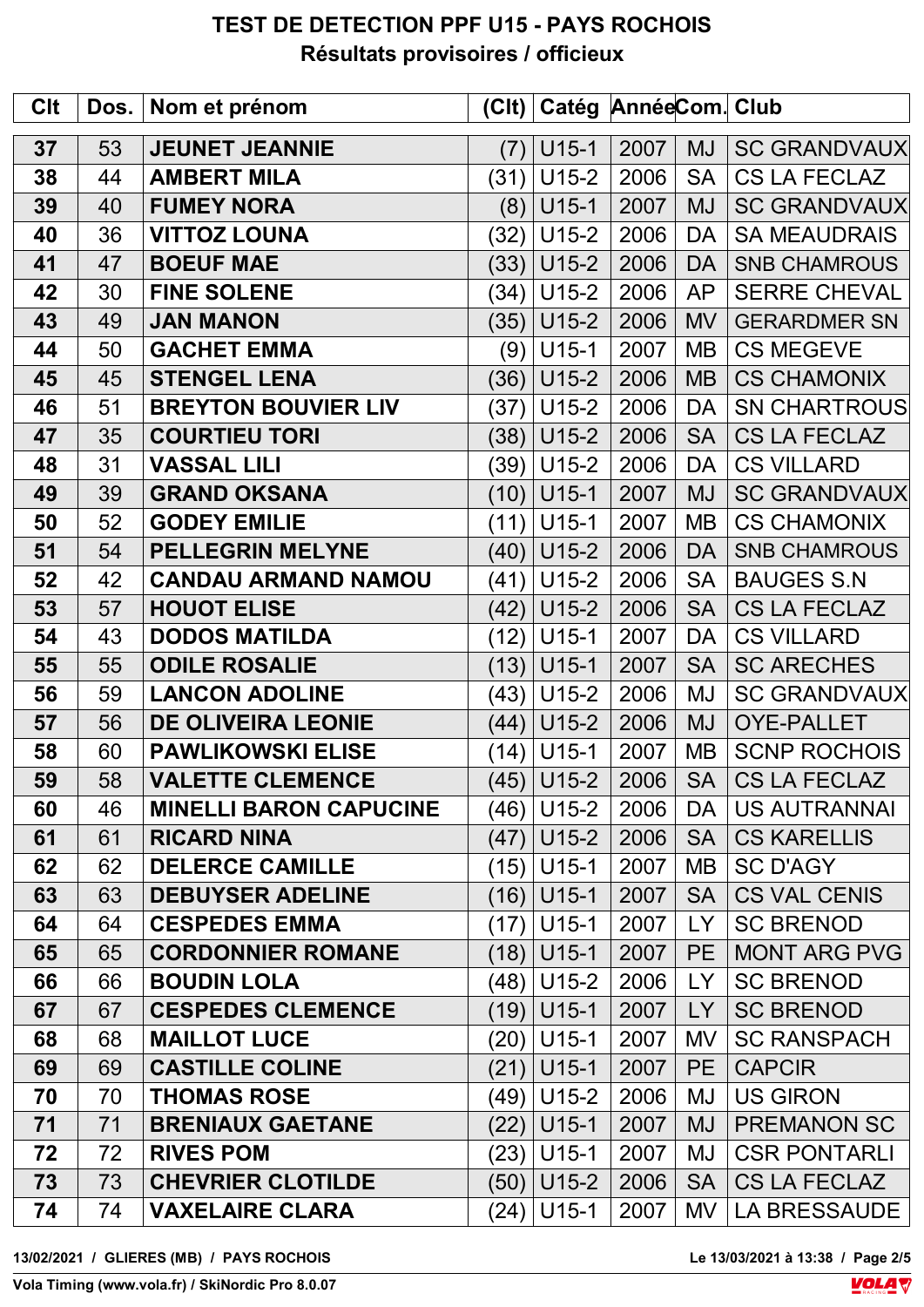| <b>Clt</b> |    | Dos. Nom et prénom        | (Clt) Catég AnnéeCom. Club |      |           |                     |
|------------|----|---------------------------|----------------------------|------|-----------|---------------------|
| 75         | 75 | <b>LETOUBLON CLARA</b>    | $(25)$ U15-1               | 2007 | MJ        | <b>OYE-PALLET</b>   |
| 76         | 76 | <b>GRENIER BOLEY EVA</b>  | $(51)$ U15-2               | 2006 |           | MJ SMBM/MORBIER     |
| 77         | 77 | <b>WEISS JOANNE</b>       | $(26)$ U15-1               | 2007 | SA        | <b>CS MERIBEL</b>   |
| 78         | 78 | <b>LAMBERT SALOMEE</b>    | (27)   U15-1               | 2007 | MV        | <b>LA BRESSAUDE</b> |
| 79         | 79 | <b>DUFOUR AMBRE</b>       | (28) U15-1                 | 2007 | <b>AU</b> | <b>SC MEZENC</b>    |
| 80         | 80 | <b>HAGENBACH APOLLINE</b> | (52) U15-2                 | 2006 |           | MV   SC RANSPACH    |

# **U15 HOMMES**

| $\mathbf 1$             | 110 | <b>PERRIN MAXENCE</b>            | (1)  | $U15-2$ | 2006 | <b>MJ</b> | <b>SC VERRIERES</b> |
|-------------------------|-----|----------------------------------|------|---------|------|-----------|---------------------|
| $\overline{2}$          | 103 | <b>BUNOD JOACHIM</b>             | (1)  | $U15-1$ | 2007 | MJ        | <b>SMBM/MORBIER</b> |
| $\overline{\mathbf{3}}$ | 115 | <b>BERNA VALENTIN</b>            | (2)  | $U15-2$ | 2006 | <b>MV</b> | <b>SC RANSPACH</b>  |
| 4                       | 106 | <b>KILCHOER NOAM</b>             | (2)  | $U15-1$ | 2007 | MJ        | <b>OYE-PALLET</b>   |
| 5                       | 102 | <b>CALANDRY JOHAN</b>            | (3)  | $U15-2$ | 2006 | <b>MB</b> | <b>DRAGONS ANNY</b> |
| 6                       | 116 | <b>BIANCOLLI LUIGI</b>           | (4)  | $U15-2$ | 2006 | <b>MB</b> | <b>CNG</b>          |
| $\overline{7}$          | 122 | <b>TIRLOY LOYS</b>               | (3)  | $U15-1$ | 2007 | <b>MB</b> | <b>CS LA CLUSAZ</b> |
| 8                       | 108 | <b>POCHARD TOM DAICHI</b>        | (5)  | $U15-2$ | 2006 | MJ        | <b>CSR PONTARLI</b> |
| 9                       | 113 | <b>MILLEREAU SIMON</b>           | (6)  | $U15-2$ | 2006 | <b>MJ</b> | <b>OLYMP MT DOR</b> |
| 10                      | 105 | <b>BOURCIER MATHIAS</b>          | (7)  | $U15-2$ | 2006 | <b>AP</b> | <b>SC QUEYRAS</b>   |
| 11                      | 101 | <b>SEIGNEUR NOE</b>              | (8)  | $U15-2$ | 2006 | <b>MB</b> | <b>VILLARD/BOEG</b> |
| 12                      | 112 | <b>VERGNOLLE LORIN</b>           | (9)  | $U15-2$ | 2006 | <b>DA</b> | <b>SN CHARTROUS</b> |
| 13                      | 107 | <b>SCHLUSSEL PAUL</b>            | (10) | $U15-2$ | 2006 | <b>MV</b> | <b>SC RANSPACH</b>  |
| 14                      | 104 | <b>VAUTHIER MALO</b>             | (11) | $U15-2$ | 2006 | <b>MV</b> | <b>LA BRESSAUDE</b> |
| 15                      | 109 | <b>LESPINE QUENTIN</b>           | (12) | $U15-2$ | 2006 | <b>MB</b> | <b>SC GD BORNAN</b> |
| 16                      | 121 | <b>BROCHANT NICOLAS</b>          | (4)  | $U15-1$ | 2007 | <b>MB</b> | <b>SC GD BORNAN</b> |
| 17                      | 117 | <b>BETEND BAPTISTE</b>           | (13) | $U15-2$ | 2006 | <b>MB</b> | <b>CS ARGENTIER</b> |
| 18                      | 126 | <b>CROSE SIMON</b>               | (14) | $U15-2$ | 2006 | <b>AP</b> | <b>SAUZE BARCEL</b> |
| 19                      | 135 | <b>CLOT TIMOTE</b>               | (15) | $U15-2$ | 2006 | <b>DA</b> | <b>SNO</b>          |
| 20                      | 131 | <b>ROB HUGO</b>                  | (16) | $U15-2$ | 2006 | <b>MJ</b> | <b>SC ABBAYE</b>    |
| 21                      | 123 | <b>LAVY ARTHUR</b>               | (17) | $U15-2$ | 2006 | <b>MB</b> | <b>DRAGONS ANNY</b> |
| 22                      | 118 | <b>ARGELES CLEMENT</b>           | (18) | $U15-2$ | 2006 | <b>DA</b> | <b>GUC GRENOBLE</b> |
| 23                      | 111 | <b>MERMILLOD BLARDET CYPRIEN</b> | (19) | $U15-2$ | 2006 | <b>MB</b> | <b>CS LA CLUSAZ</b> |
| 24                      | 120 | <b>AIRIAU GUILHEM</b>            | (20) | $U15-2$ | 2006 | <b>DA</b> | <b>US AUTRANNAI</b> |
| 25                      | 124 | <b>LOUVION ELLIOT</b>            | (5)  | $U15-1$ | 2007 | <b>MB</b> | <b>SCNP ROCHOIS</b> |
| 26                      | 127 | <b>COTTAZ GASPARD</b>            | (6)  | $U15-1$ | 2007 | <b>DA</b> | <b>SNO</b>          |
| 27                      | 114 | <b>GARDONI SILVIO</b>            | (21) | $U15-2$ | 2006 | LY        | <b>SC LOMPNES</b>   |
| 28                      | 134 | <b>TOCQUEVILLE LOUIS</b>         | (22) | $U15-2$ | 2006 | MB        | <b>CS LA CLUSAZ</b> |
|                         |     |                                  |      |         |      |           |                     |

**13/02/2021 / GLIERES (MB) / PAYS ROCHOIS Le 13/03/2021 à 13:38 / Page 3/5**

Le 13/03/2021 à 13:38 / Page 3/5



**Vola Timing (www.vola.fr) / SkiNordic Pro 8.0.07**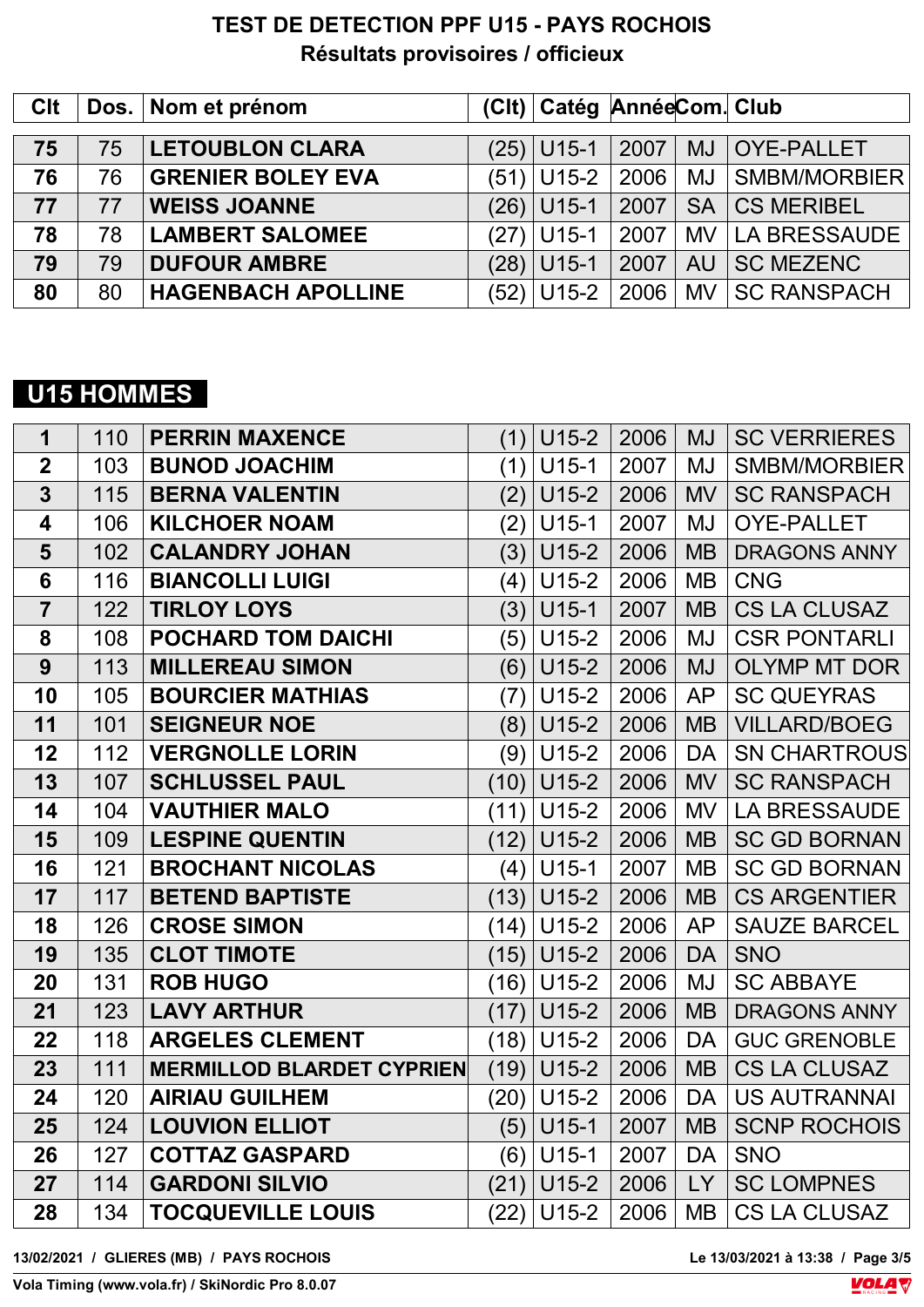| <b>C<sub>It</sub></b> | Dos. | Nom et prénom                 | C    | Catég AnnéeCom. Club |      |           |                     |
|-----------------------|------|-------------------------------|------|----------------------|------|-----------|---------------------|
| 29                    | 130  | <b>PACCARD MAXIME</b>         | (7)  | $U15-1$              | 2007 | <b>MB</b> | <b>SC GD BORNAN</b> |
| 30                    | 125  | <b>PERRIER FRANTZKY</b>       | (8)  | $U15-1$              | 2007 | <b>SA</b> | <b>BAUGES S.N</b>   |
| 31                    | 119  | <b>GUY ANTONIN</b>            | (23) | $U15-2$              | 2006 | <b>DA</b> | <b>GUC GRENOBLE</b> |
| 32                    | 145  | <b>BENOIT APPOLONIA ETHAN</b> | (24) | $U15-2$              | 2006 | <b>SA</b> | <b>SC BOZEL</b>     |
| 33                    | 128  | <b>SANCHEZ PABLO</b>          | (9)  | $U15-1$              | 2007 | <b>DA</b> | <b>SN CHARTROUS</b> |
| 34                    | 147  | <b>MARCHAND ADRIEN</b>        | (25) | $U15-2$              | 2006 | <b>SA</b> | <b>SC PEISEY VA</b> |
| 35                    | 129  | <b>ROTH JULES</b>             | (26) | $U15-2$              | 2006 | <b>MV</b> | <b>LAC BLANC SN</b> |
| 36                    | 137  | <b>LOYER ARMAN</b>            | (27) | $U15-2$              | 2006 | <b>MB</b> | <b>DRAGONS ANNY</b> |
| 37                    | 139  | DE ROCHEBOUET BENJAMIN        | (28) | $U15-2$              | 2006 | <b>PE</b> | <b>CS FT ROMEU</b>  |
| 38                    | 153  | <b>TYRODE LAZARE</b>          | (29) | $U15-2$              | 2006 | MJ        | <b>SC LESFOURGS</b> |
| 39                    | 132  | PERRILLAT COLLOMB MARIO       | (30) | $U15-2$              | 2006 | <b>MB</b> | <b>SC GD BORNAN</b> |
| 40                    | 138  | <b>BARBARIN HUGO</b>          | (10) | $U15-1$              | 2007 | <b>LY</b> | <b>US CORMARANC</b> |
| 41                    | 146  | <b>MOREIRA ESTEBAN</b>        | (11) | $U15-1$              | 2007 | <b>MB</b> | <b>CS CHAMONIX</b>  |
| 42                    | 133  | <b>CARTIER PAUL</b>           | (12) | $U15-1$              | 2007 | <b>SA</b> | <b>CS SAISIES</b>   |
| 43                    | 150  | <b>HAUCK JULIEN</b>           | (31) | $U15-2$              | 2006 | <b>MJ</b> | <b>OLYMP MT DOR</b> |
| 44                    | 148  | <b>BURGUNDER THEO</b>         | (32) | $U15-2$              | 2006 | <b>MV</b> | <b>SC RANSPACH</b>  |
| 45                    | 144  | <b>LAINE MATHIS</b>           | (13) | $U15-1$              | 2007 | <b>SA</b> | <b>SC MENUIRES</b>  |
| 46                    | 136  | <b>BUCHER MAX</b>             | (14) | $U15-1$              | 2007 | <b>SA</b> | <b>CN REVARD</b>    |
| 47                    | 141  | <b>ARNOLD THEO</b>            | (33) | $U15-2$              | 2006 | <b>MV</b> | <b>SC RANSPACH</b>  |
| 48                    | 140  | <b>VERNEREY MANECH</b>        | (34) | $U15-2$              | 2006 | <b>MJ</b> | <b>HT JURA SKI</b>  |
| 49                    | 152  | <b>LARGER LOIS</b>            | (15) | $U15-1$              | 2007 | <b>MJ</b> | <b>SC GRANDVAUX</b> |
| 50                    | 159  | PERRILLAT BOTTONET EMILE      |      | $(16)$ U15-1         | 2007 | <b>MB</b> | <b>CS LA CLUSAZ</b> |
| 51                    | 157  | <b>NILLY MAXENCE</b>          |      | $(17)$ U15-1         | 2007 | MV        | <b>SC RANSPACH</b>  |
| 52                    | 156  | <b>VILLET TIMEO</b>           |      | $(18)$ U15-1         | 2007 | MJ        | <b>SC VERRIERES</b> |
| 53                    | 142  | <b>MARTINET VALENTIN</b>      |      | $(19)$ U15-1         | 2007 | <b>SA</b> | CS LA FECLAZ        |
| 54                    | 151  | <b>CARRU VEDRENNE NOAH</b>    | (35) | $U15-2$              | 2006 | <b>MV</b> | <b>GERARDMER SN</b> |
| 55                    | 154  | <b>PEALA NILS</b>             | (36) | $U15-2$              | 2006 | <b>MB</b> | <b>DRAGONS ANNY</b> |
| 56                    | 158  | <b>BOURDIN ZACHARIE</b>       | (37) | U15-2                | 2006 | MJ        | <b>SC FRASNE DR</b> |
| 57                    | 160  | <b>DESALMAND GABRIEL</b>      | (20) | $U15-1$              | 2007 | <b>MB</b> | <b>SCNP ROCHOIS</b> |
| 58                    | 149  | <b>BLANC ANTONIN</b>          |      | $(38)$ U15-2         | 2006 | <b>SA</b> | <b>COURCHEVEL</b>   |
| 59                    | 155  | <b>GUILLOT BORIS</b>          | (21) | $U15-1$              | 2007 | <b>MB</b> | <b>SCNP ROCHOIS</b> |
| 60                    | 143  | <b>PAVIET SALOMON ROMAIN</b>  |      | (39)   U15-2         | 2006 | <b>SA</b> | <b>SC ARECHES</b>   |
| 61                    | 161  | <b>ROCHAS NINO</b>            | (40) | $U15-2$              | 2006 | <b>AP</b> | <b>ORRES EMBRUN</b> |
| 62                    | 162  | <b>PERNEL ARTHUR</b>          |      | (22)   U15-1         | 2007 | <b>MV</b> | H.M.S.N.            |
| 63                    | 163  | <b>BUET ANTOINE</b>           | (41) | $U15-2$              | 2006 | <b>MJ</b> | <b>SMBM/MORBIER</b> |
| 64                    | 164  | <b>MOLLET ARTHUR</b>          | (42) | $U15-2$              | 2006 | <b>SA</b> | <b>CS LA FECLAZ</b> |
| 65                    | 165  | <b>MENCIER ARTHUR</b>         | (43) | $U15-2$              | 2006 | <b>MB</b> | <b>SCNP ROCHOIS</b> |
| 66                    | 166  | <b>MOREAUX LUCAS</b>          | (44) | $U15-2$              | 2006 | MJ        | <b>BOIS D'AMONT</b> |